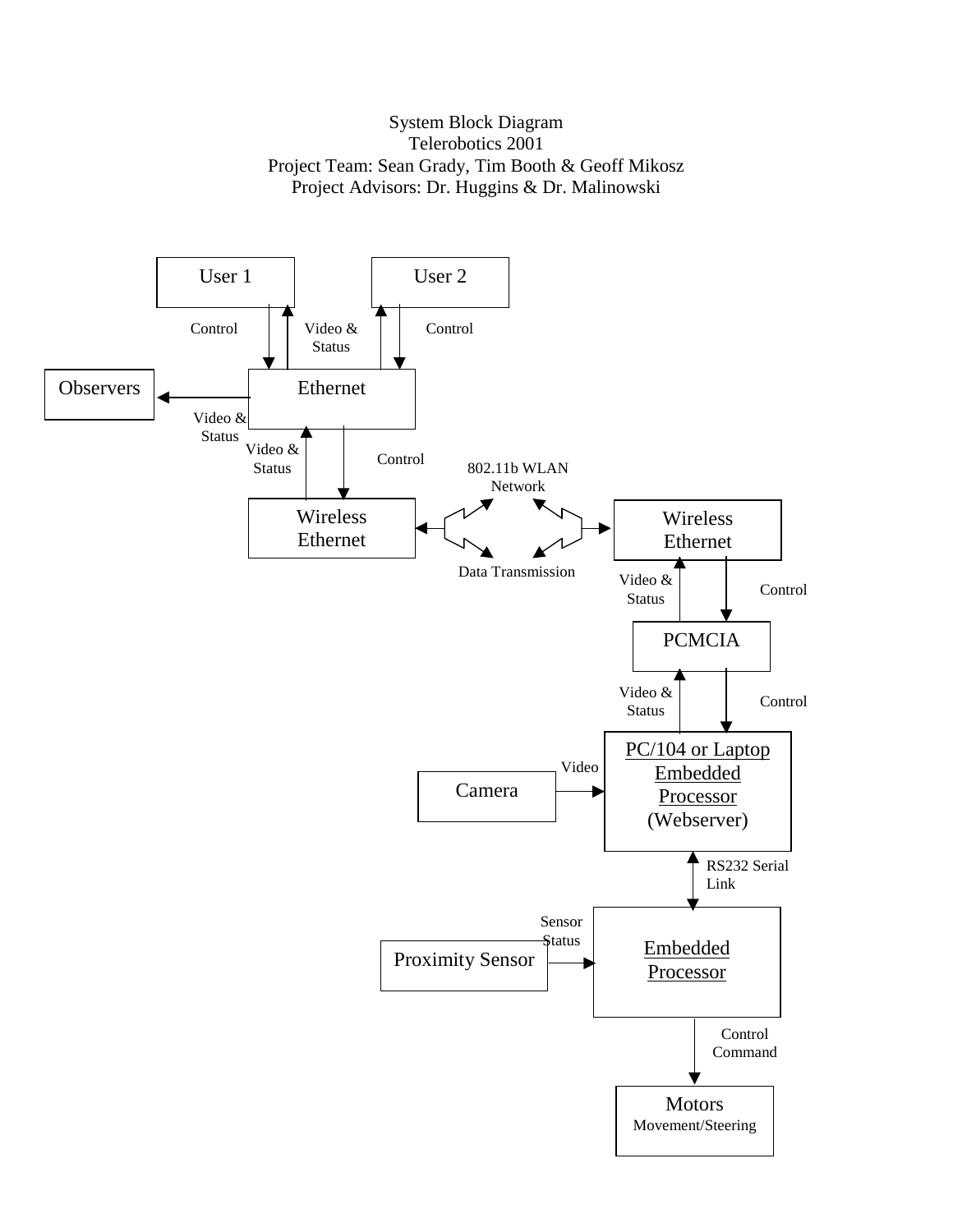| Component                              | <b>Description</b>                                                                                                                                                                                                                                                                 |
|----------------------------------------|------------------------------------------------------------------------------------------------------------------------------------------------------------------------------------------------------------------------------------------------------------------------------------|
| Users                                  | The users are the ones that control the robots remotely to play<br>the game. They control the robots via the JAVA based controls<br>on the webpage. Current video and robot status are sent to<br>them.                                                                            |
| <b>Observers</b>                       | Observers are allowed to watch the progression of the game.                                                                                                                                                                                                                        |
| Ethernet                               | The ethernet is used to route signals to the users and observers.<br>It is mode independent, the server will always be listening for a<br>new user connection.                                                                                                                     |
| <b>WLAN</b>                            | A wireless LAN using the IEEE 802.11b standard will be used to<br>send and receive information between the users and the remote<br>servers. (Mode independent) 802.11b is a high rate amendment<br>to the original 802.11 standard that adds the speeds of 5.5Mbps<br>and 11Mbps.  |
| <b>PCMCIA</b>                          | PCMCIA will be used to help interface the WLAN to the PC104.<br>(Mode independent) PCMCIA (Personal Computer Memory<br>Card International Association) is a format that allows<br>compatibility between the WLAN card and the PC104 platform.                                      |
| Video & Status                         | Video feed from the webcam lets the users and observers see<br>where the robots are. A robot status indicator lets them know if<br>the status of the game, IR sensor, proximity sensor, and battery.<br>The video signal will always be transmitted regardless of current<br>mode. |
| <b>Control Signal</b>                  | The control signal coming from the users tell the robots what to<br>do. The users do this by using the JAVA based control panel on<br>the webpage. Control signals are mode independent, a new user<br>could logon at any time.                                                    |
| PC/104 or Laptop Embedded<br>Processor | Runs the web server and handles all internet control functions.<br>When there are no users connected, this computer handles the<br>'sleep" mode in which the robot monitors its internal power and<br>recharges if necessary.                                                      |
| Robot Embedded Processor               | Handles all robot specific functions such as sensing and<br>movement. Mode independent, waits for commands from the<br>user I/O or other control functions on                                                                                                                      |
| Camera                                 | Sends current picture of the robots surroundings to the user.<br>(Mode independent)                                                                                                                                                                                                |
| <b>Proximity Sensor</b>                | Detects if another robot or object is nearby. (Mode independent)                                                                                                                                                                                                                   |
| <b>Motors</b>                          | Steer and move the robot around the environment. (Mode<br>independent)                                                                                                                                                                                                             |